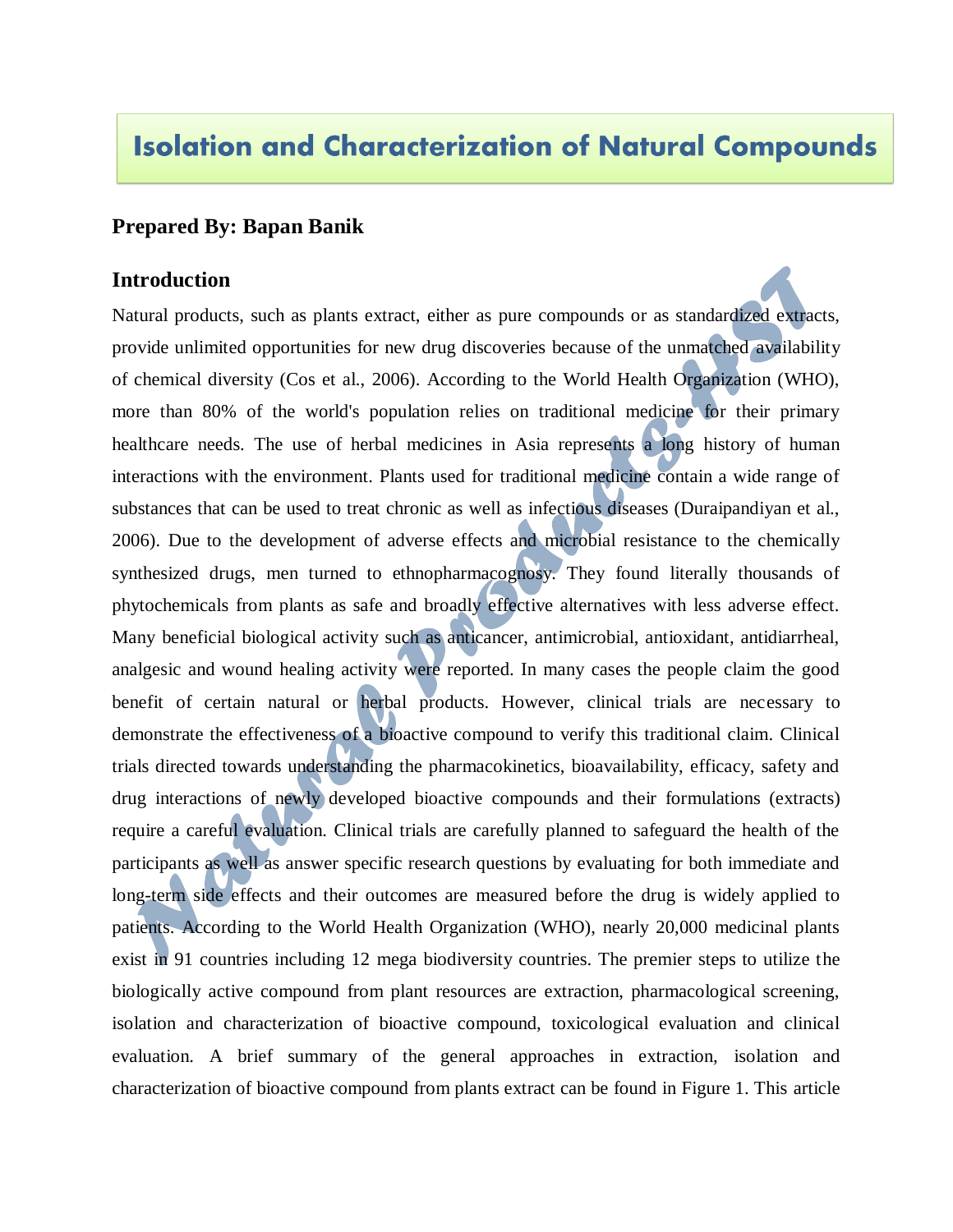provides details in extraction, isolation and characterization of bioactive compound from plants extract with common phytochemical screening assay, chromatographic techniques, such as HPLC, and HPLC/MS and Fourier Transform Mass Spectrometry (FTMS).



**Figure 1: A brief summary of the general approaches in extraction, isolation and characterization of bioactive compound from plants extract** 

### **Extraction:**

Extraction is the crucial first step in the analysis of medicinal plants, because it is necessary to extract the desired chemical components from the plant materials for further separation and characterization. The basic operation included steps, such as pre-washing, drying of plant materials or freeze drying, grinding to obtain a homogenous sample and often improving the kinetics of analytic extraction and also increasing the contact of sample surface with the solvent system. Proper actions must be taken to assure that potential active constituents are not lost, distorted or destroyed during the preparation of the extract from plant samples. If the plant was selected on the basis of traditional uses (Fabricant and Farnsworth, 2001), then it is needed to prepare the extract as described by the traditional healer in order to mimic as closely as possible the traditional 'herbal' drug. The selection of solvent system largely depends on the specific nature of the bioactive compound being targeted. Different solvent systems are available to extract the bioactive compound from natural products. The extraction of hydrophilic compounds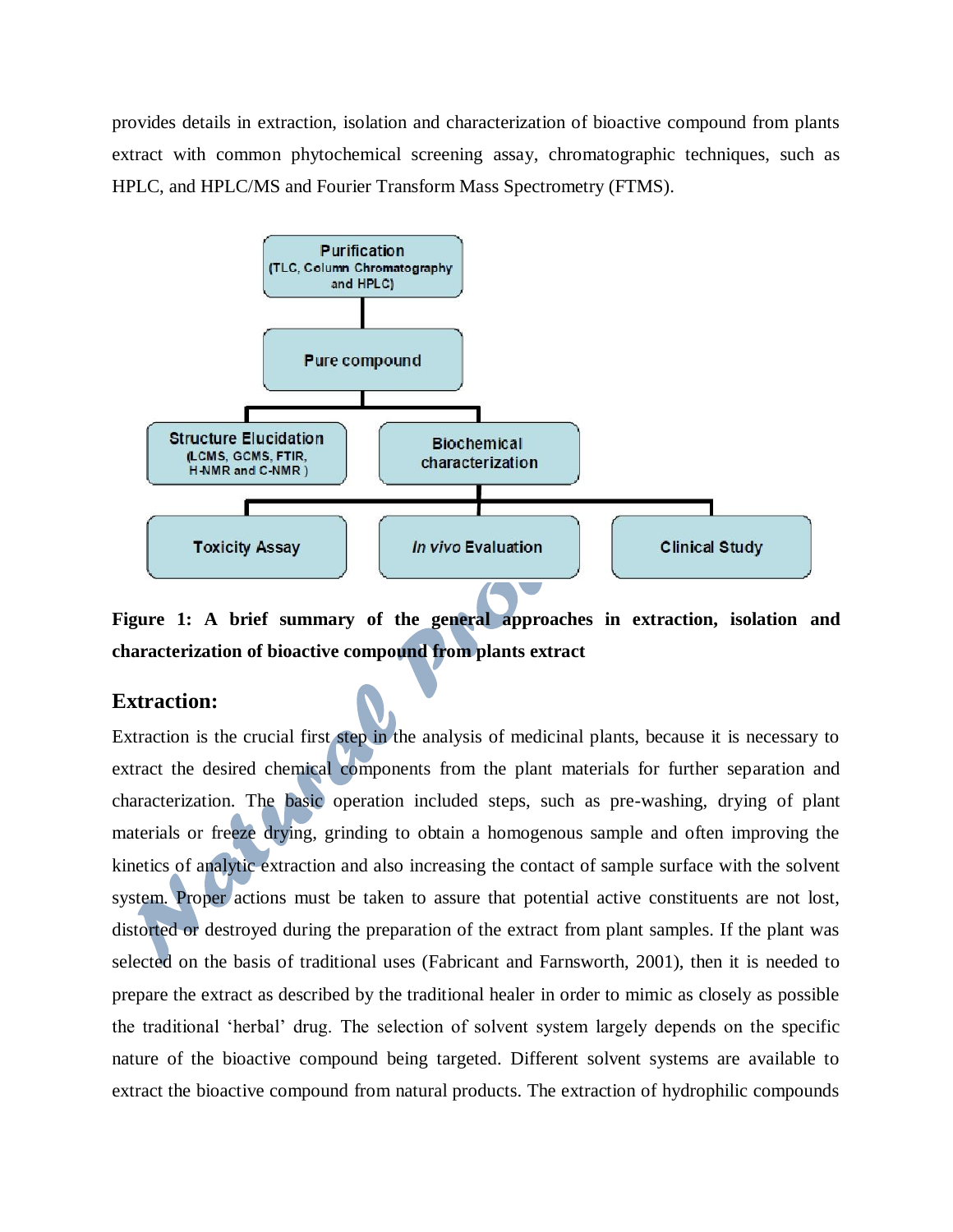uses polar solvents such as methanol, ethanol or ethyl-acetate. For extraction of more lipophilic compounds, dichloromethane or a mixture of dichloromethane/methanol in ratio of 1:1 are used. In some instances, extraction with hexane is used to remove chlorophyll (Cos et al., 2006). As the target compounds may be non-polar to polar and thermally labile, the suitability of the methods of extraction must be considered. Various methods, such as sonification, heating under reflux, soxhlet extraction and others are commonly used (United States Pharmacopeia and National Formulary, 2002; Pharmacopoeia of the People's Republic of China, 2000; The Japanese Pharmacopeia, 2001) for the plant samples extraction. In addition, plant extracts are also prepared by maceration or percolation of fresh green plants or dried powdered plant material in water and/or organic solvent systems. A brief summary of the experimental conditions for the various methods of extraction is shown in Table 1. The other modern extraction techniques include solid-phase micro-extraction, supercritical-fluid extraction, pressurized-liquid extraction, microwave-assisted extraction, solid-phase extraction, and surfactant-mediated techniques, which possess certain advantages. These are the reduction in organic solvent consumption and in sample degradation, elimination of additional sample clean-up and concentration steps before chromatographic analysis, improvement in extraction efficiency, selectivity, and/ kinetics of extraction. The ease of automation for these techniques also favors their usage for the extraction of plants materials (Huie, 2002).

### **Identification and characterization:**

Due to the fact that plant extracts usually occur as a combination of various type of bioactive compounds or phytochemicals with different polarities, their separation still remains a big challenge for the process of identification and characterization of bioactive compounds. It is a common practice in isolation of these bioactive compounds that a number of different separation techniques such as TLC, column chromatography, flash chromatography, Sephadex chromatography and HPLC, should be used to obtain pure compounds. The pure compounds are then used for the determination of structure and biological activity. Beside that, nonchromatographic techniques such as immunoassay, which use monoclonal antibodies (MAbs), phytochemical screening assay, Fourier-transform infrared spectroscopy (FTIR), can also be used to obtain and facilitate the identification of the bioactive compounds.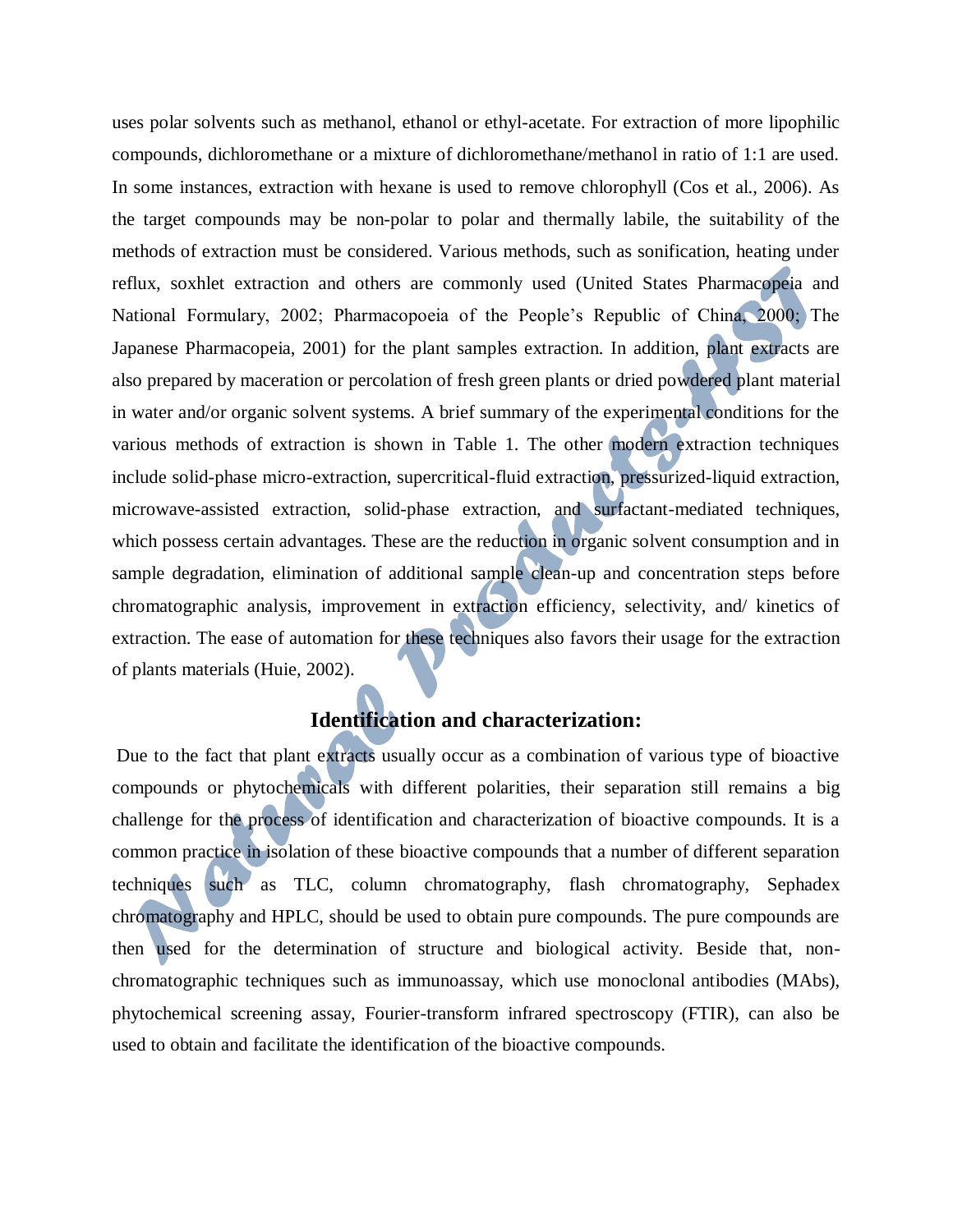## **Table 1: A brief summary of the experimental conditions for various methods of extraction for plants material**

|                                           | <b>Soxhlet extraction</b>                                | <b>Sonification</b>                                      | <b>Maceration</b>                                                                                        |
|-------------------------------------------|----------------------------------------------------------|----------------------------------------------------------|----------------------------------------------------------------------------------------------------------|
| <b>Common Solvents used</b>               | Methanol, ethanol,<br>or mixture of<br>alcohol and water | Methanol, ethanol,<br>or mixture of<br>alcohol and water | Methanol, ethanol,<br>or mixture of<br>alcohol and water                                                 |
| Temperature $(^{\circ}C)$                 | Depending on<br>solvent used                             | Can be heated                                            | Room temperature                                                                                         |
| <b>Pressure applied</b>                   | Not applicable                                           | Not applicable                                           | Not applicable                                                                                           |
| Time required                             | $3-18$ hr                                                | 1 <sup>hr</sup>                                          | $3-4$ days                                                                                               |
| <b>Volume of solvent</b><br>required (ml) | $150 - 200$                                              | $50 - 100$                                               | Depending on the<br>sample size                                                                          |
| Reference                                 | Zygmunt and Namiesnik,<br>2003:<br>Huie, 2002            | Zygmunt and Namiesnik,<br>2003:<br>Huie, 2002            | Phrompittayarat et al.,<br>2007; Sasidharan et al.,<br>2008 : Cunha et al., 2004:<br>Woisky et al., 1998 |

### **Chromatographic techniques:**

# **Thin-layer chromatography (TLC) and Bio-autographic methods:**

TLC is a simple, quick, and inexpensive procedure that gives the researcher a quick answer as to how many components are in a mixture. TLC is also used to support the identity of a compound in a mixture when the Rf of a compound is compared with the Rf of a known compound. Additional tests involve the spraying of phytochemical screening reagents, which cause color changes according to the phytochemicals existing in a plants extract; or by viewing the plate under the UV light. This has also been used for confirmation of purity and identity of isolated compounds. Bio-autography is a useful technique to determine bioactive compound with antimicrobial activity from plant extract. TLC bioautographic methods combine chromatographic separation and in situ activity determination facilitating the localization and target-directed isolation of active constituents in a mixture. Traditionally, bioautographic technique has used the growth inhibition of microorganisms to detect anti-microbial components of extracts chromatographed on a TLC layer. This methodology has been considered as the most efficacious assay for the detection of anti-microbial compounds (Shahverdi, 2007). Bio-autography localizes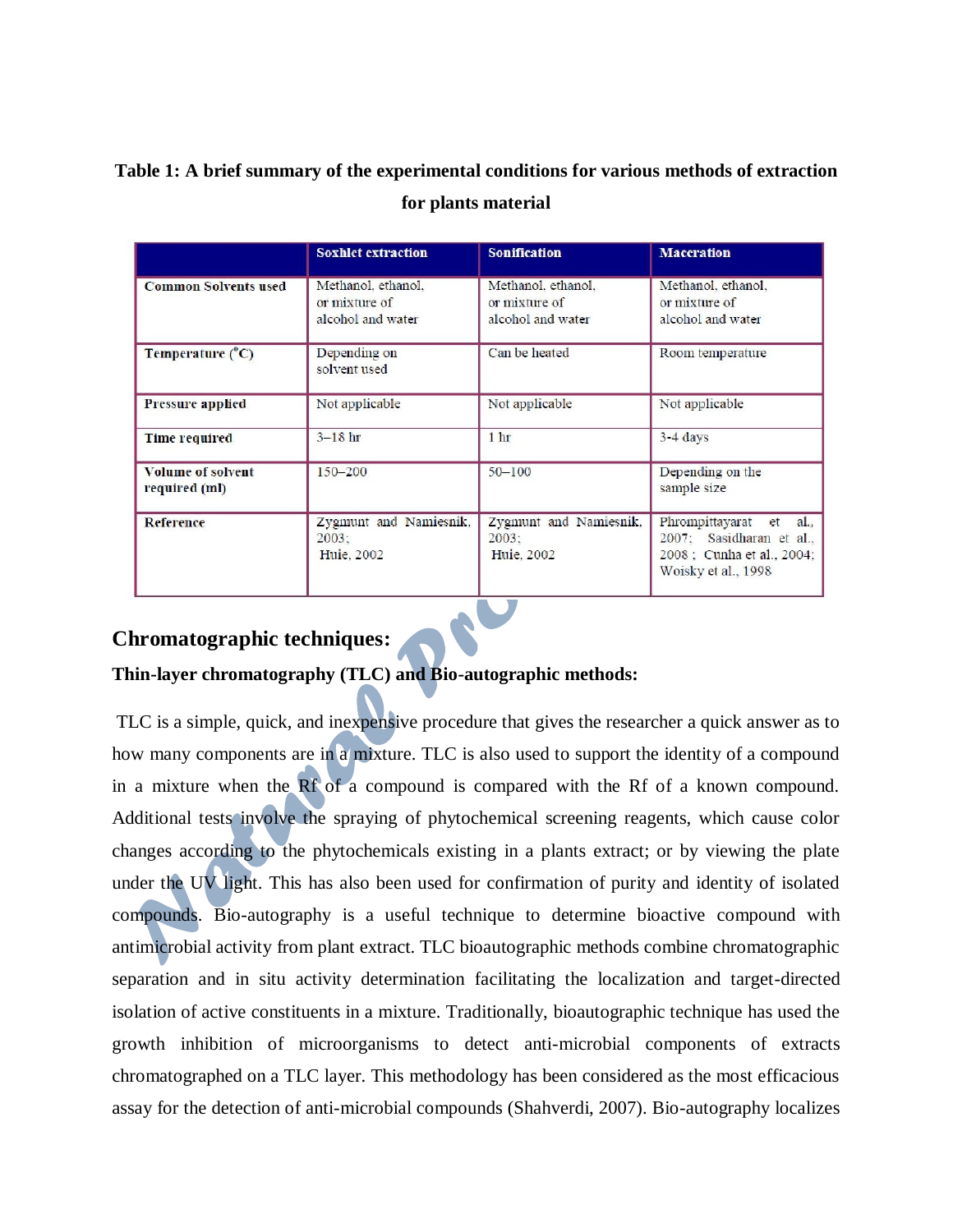antimicrobial activity on a chromatogram using three approaches: (i) direct bio-autography, where the micro-organism grows directly on the thin-layer chromatographic (TLC) plate, (ii) contact bio-autography, where the antimicrobial compounds are transferred from the TLC plate to an inoculated agar plate through direct contact and (iii) agar overlay bio-autography, where a seeded agar medium is applied directly onto the TLC plate (Hamburger and Cordell, 1987; Rahalison et al., 1991). The inhibition zones produced on TLC plates by one of the above bioautographic technique will be use to visualize the position of the bioactive compound with antimicrobial activity in the TLC fingerprint with reference to Rf values (Homans and Fuchs, 1970). Preparative TLC plates with a thickness of 1mm were prepared using the same stationary and mobile phases as above, with the objective of isolating the bioactive components that exhibited the antimicrobial activity against the test strain. These areas were scraped from the plates, and the substance eluted from the silica with ethanol or methanol. Eluted samples were further purified using the above preparative chromatography method. Finally, the components were identified by HPLC, LCMS and GCMS. Although it has high sensitivity, its applicability is limited to micro-organisms that easily grow on TLC plates. Other problems are the need for complete removal of residual low volatile solvents, such as n-BuOH, trifluoroacetic acid and ammonia and the transfer of the active compounds from the stationary phase into the agar layer by diffusion (Cos et al., 2006). Because bio-autography allows localizing antimicrobial activities of an extract on the chromatogram, it supports a quick search for new antimicrobial agents through bioassay-guided isolation (Cos et al., 2006). The bioautography agar overlay method is advantageous in that, firstly it uses very little amount of sample when compared to the normal disc diffusion method and hence, it can be used for bioassay-guided isolation of compounds. Secondly, since the crude extract is resolved into its different components, this technique simplifies the process of identification and isolation of the bioactive compounds (Rahalison et al., 1991).

### **High performance liquid chromatography:**

High performance liquid chromatography (HPLC) is a versatile, robust, and widely used technique for the isolation of natural products (Cannell, 1998). Currently, this technique is gaining popularity among various analytical techniques as the main choice for fingerprinting study for the quality control of herbal plants (Fan et al., 2006). Natural products are frequently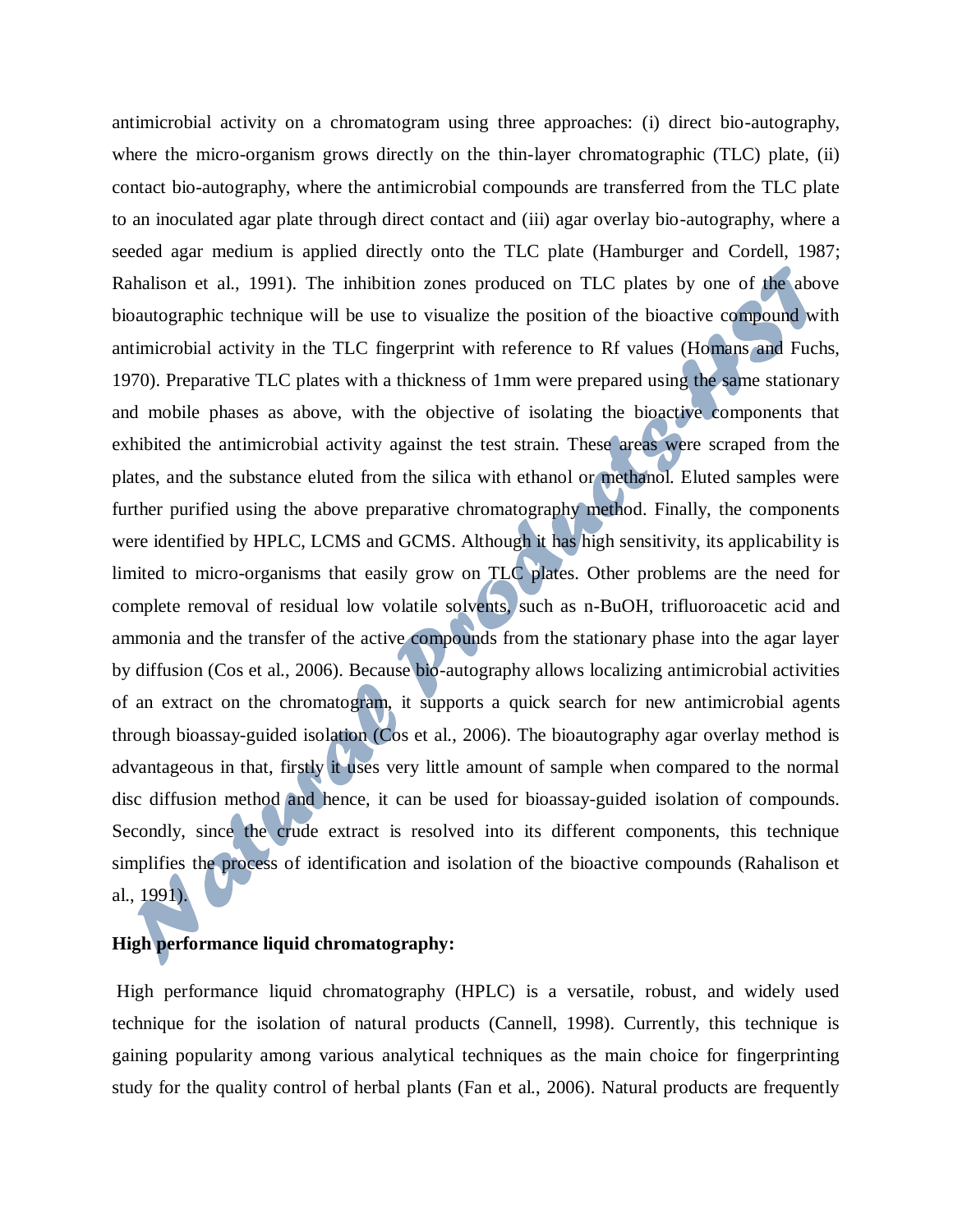isolated following the evaluation of a relatively crude extract in a biological assay in order to fully characterize the active entity. The biologically active entity is often present only as minor component in the extract and the resolving power of HPLC is ideally suited to the rapid processing of such multicomponent samples on both an analytical and preparative scale. Many bench top HPLC instruments now are modular in design and comprise a solvent delivery pump, a sample introduction device such as an auto-sampler or manual injection valve, an analytical column, a guard column, detector and a recorder or a printer. Chemical separations can be accomplished using HPLC by utilizing the fact that certain compounds have different migration rates given a particular column and mobile phase. The extent or degree of separation is mostly determined by the choice of stationary phase and mobile phase. Generally the identification and separation of phytochemicals can be accomplished using isocratic system (using single unchanging mobile phase system). Gradient elution in which the proportion of organic solvent to water is altered with time may be desirable if more than one sample component is being studied and differ from each other significantly in retention under the conditions employed. Purification of the compound of interest using HPLC is the process of separating or extracting the target compound from other (possibly structurally related) compounds or contaminants. Each compound should have a characteristic peak under certain chromatographic conditions. Depending on what needs to be separated and how closely related the samples are, the chromatographer may choose the conditions, such as the proper mobile phase, flow rate, suitable detectors and columns to get an optimum separation. Identification of compounds by HPLC is a crucial part of any HPLC assay. In order to identify any compound by HPLC, a detector must first be selected. Once the detector is selected and is set to optimal detection settings, a separation assay must be developed. The parameters of this assay should be such that a clean peak of the known sample is observed from the chromatograph. The identifying peak should have a reasonable retention time and should be well separated from extraneous peaks at the detection levels which the assay will be performed. UV detectors are popular among all the detectors because they offer high sensitivity (Lia et al., 2004) and also because majority of naturally occurring compounds encountered have some UV absorbance at low wavelengths (190- 210 nm) (Cannell, 1998). The high sensitivity of UV detection is bonus if a compound of interest is only present in small amounts within the sample. Besides UV, other detection methods are also being employed to detect phytochemicals among which is the diode array detector (DAD)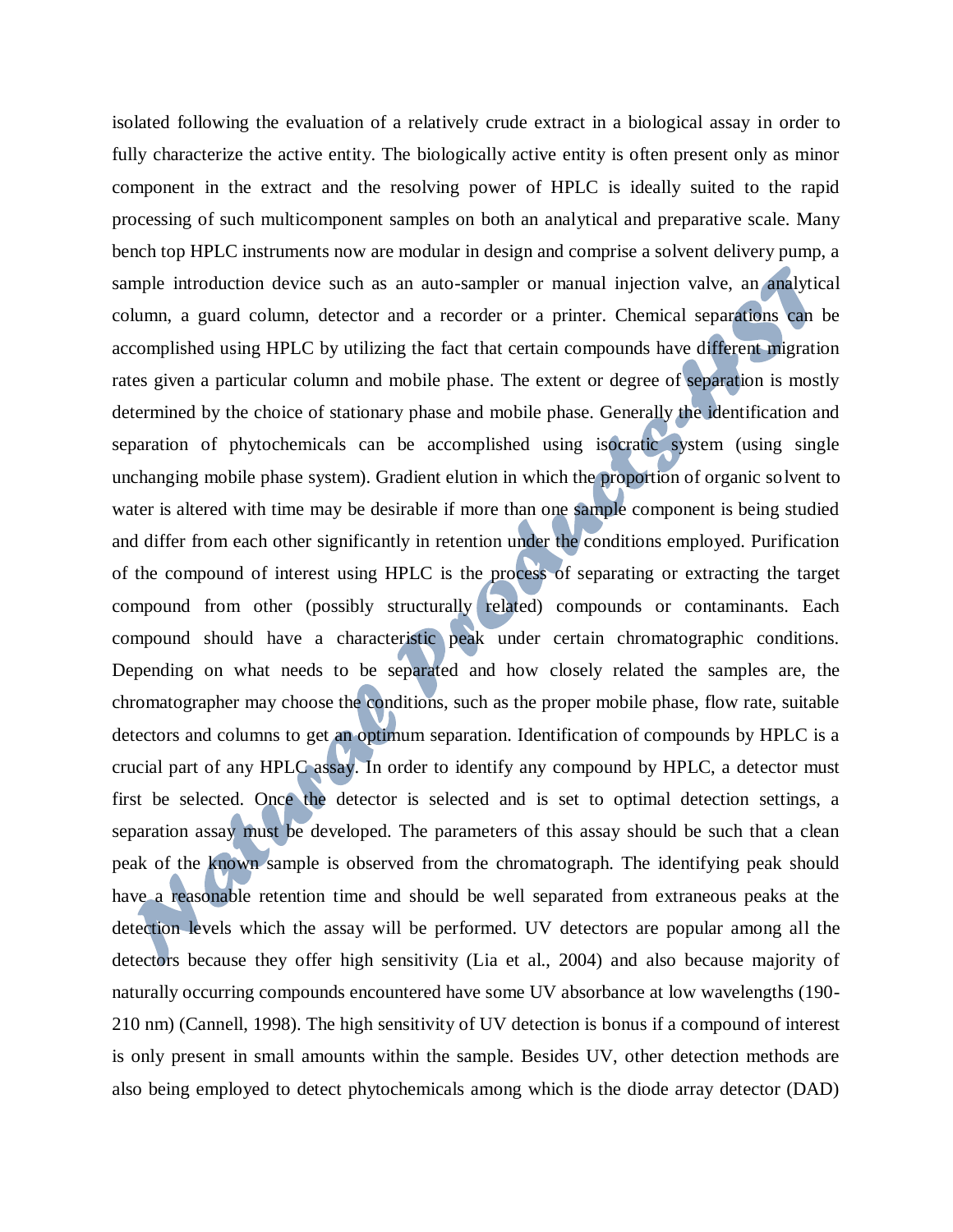coupled with mass spectrometer (MS) (Tsao and Deng, 2004). Liquid chromatography coupled with mass spectrometry (LC/MS) is also a powerful technique for the analysis of complex botanical extracts (Cai et al., 2002; He, 2000). It provides abundant information for structural elucidation of the compounds when tandem mass spectrometry (MSn ) is applied. Therefore, the combination of HPLC and MS facilitates rapid and accurate identification of chemical compounds in medicinal herbs, especially when a pure standard is unavailable (Ye et al., 2007). The processing of a crude source material to provide a sample suitable for HPLC analysis as well as the choice of solvent for sample reconstitution can have a significant bearing on the overall success of natural product isolation. The source material, e.g., dried powdered plant, will initially need to be treated in such a way as to ensure that the compound of interest is efficiently liberated into solution. In the case of dried plant material, an organic solvent (e.g., methanol, chloroform) may be used as the initial extractant and following a period of maceration, solid material is then removed by decanting off the extract by filteration. The filtrate is then concentrated and injected into HPLC for separation. The usage of guard columns is necessary in the analysis of crude extract. Many natural product materials contain significant level of strongly binding components, such as chlorophyll and other endogenous materials that may in the long term compromise the performance of analytical columns. Therefore, the guard columns will significantly protect the lifespan of the analytical columns.

### **Non-chromatographic techniques:**

#### **Immunoassay :**

Immunoassays, which use monoclonal antibodies against drugs and low molecular weight natural bioactive compounds, are becoming important tools in bioactive compound analyses. They show high specificity and sensitivity for receptor binding analyses, enzyme assays and qualitative as well as quantitative analytical techniques. Enzyme-linked immunosorbent essay (ELISA) based on MAbs are in many cases more sensitive than conventional HPLC methods. Monoclonal antibodies can be produced in specialized cells through a technique known as hybridoma technology (Shoyama et al., 2006). The following steps are involved in the production of monoclonal antibodies via hybridoma technology against plant drugs: (i) A rabbit is immunized through repeated injection of specific plant drugs for the production of specific antibody, facilitated due to proliferation of the desired B cells. (ii) Tumors are produced in a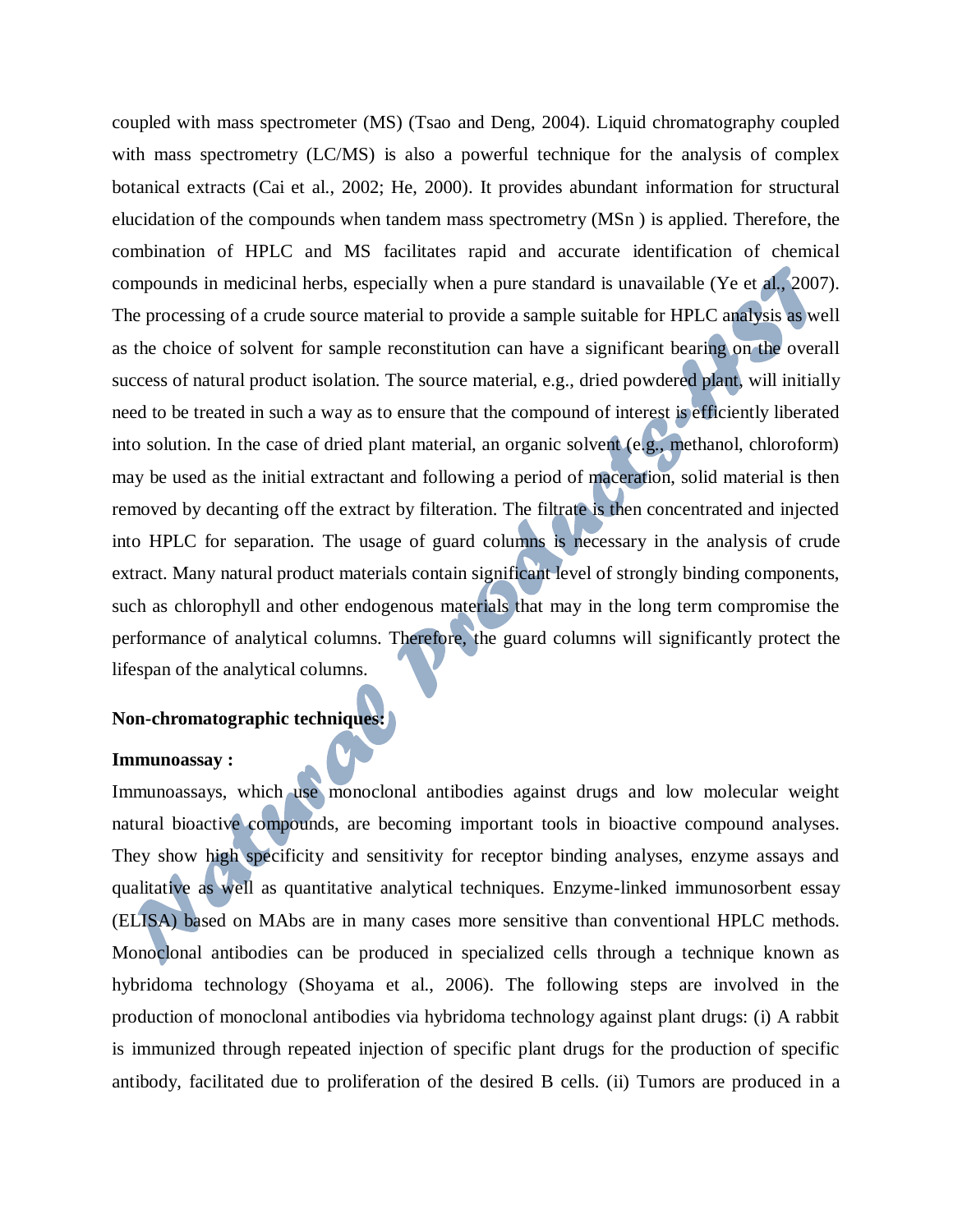mouse or a rabbit. (iii) From the above two types of animals, spleen cell (these cells are rich in B cells and T cells) are cultured separately. The separately cultured spleen cells produce specific antibodies against the plants drug, and against myeloma cells that produce tumors. (iv) The production of hybridoma by fusion of spleen cells to myeloma cells is induced using polyethylene glycol (PEG). The hybrid cells are grown in selective hypoxanthine aminopterin thymidine (HAT) medium

(v) The desired hybridoma is selected for cloning and antibody production against a plant drug. This process is facilitated by preparing single cell colonies that will grow and can be used for screening of antibody producing hybridomas. (vi) The selected hybridoma cells are cultured for the production of monoclonal antibodies in large quantity against the specific plants drugs. (vii) The monoclonal antibodies are used to determine similar drugs in the plants extract mixture through enzyme-linked immunosorbent essay (ELISA).

### **Phytochemical screening assay:**

Phytochemicals are chemicals derived from plants and the term is often used to describe the large number of secondary metabolic compounds found in plants. Phytochemical screening assay is a simple, quick, and inexpensive procedure that gives the researcher a quick answer to the various types of phytochemicals in a mixture and an important tool in bioactive compound analyses. A brief summary of the experimental procedures for the various phytochemical screening methods for the secondary metabolites is shown in Table 2. After obtaining the crude extract or active fraction from plant material, phytochemical screening can be performed with the appropriate tests as shown in the Table 2 to get an idea regarding the type of phytochemicals existing in the extract mixture or fraction. Fourier-transform infrared spectroscopy (FTIR) FTIR has proven to be a valuable tool for the characterization and identification of compounds or functional groups (chemical bonds) present in an unknown mixture of plants extract (Eberhardt et al., 2007; Hazra et al., 2007). In addition, FTIR spectra of pure compounds are usually so unique that they are like a molecular "fingerprint". For most common plant compounds, the spectrum of an unknown compound can be identified by comparison to a library of known compounds. Samples for FTIR can be prepared in a number of ways. For liquid samples, the easiest is to place one drop of sample between two plates of sodium chloride. The drop forms a thin film between the plates. Solid samples can be milled with potassium bromide (KBr) to and